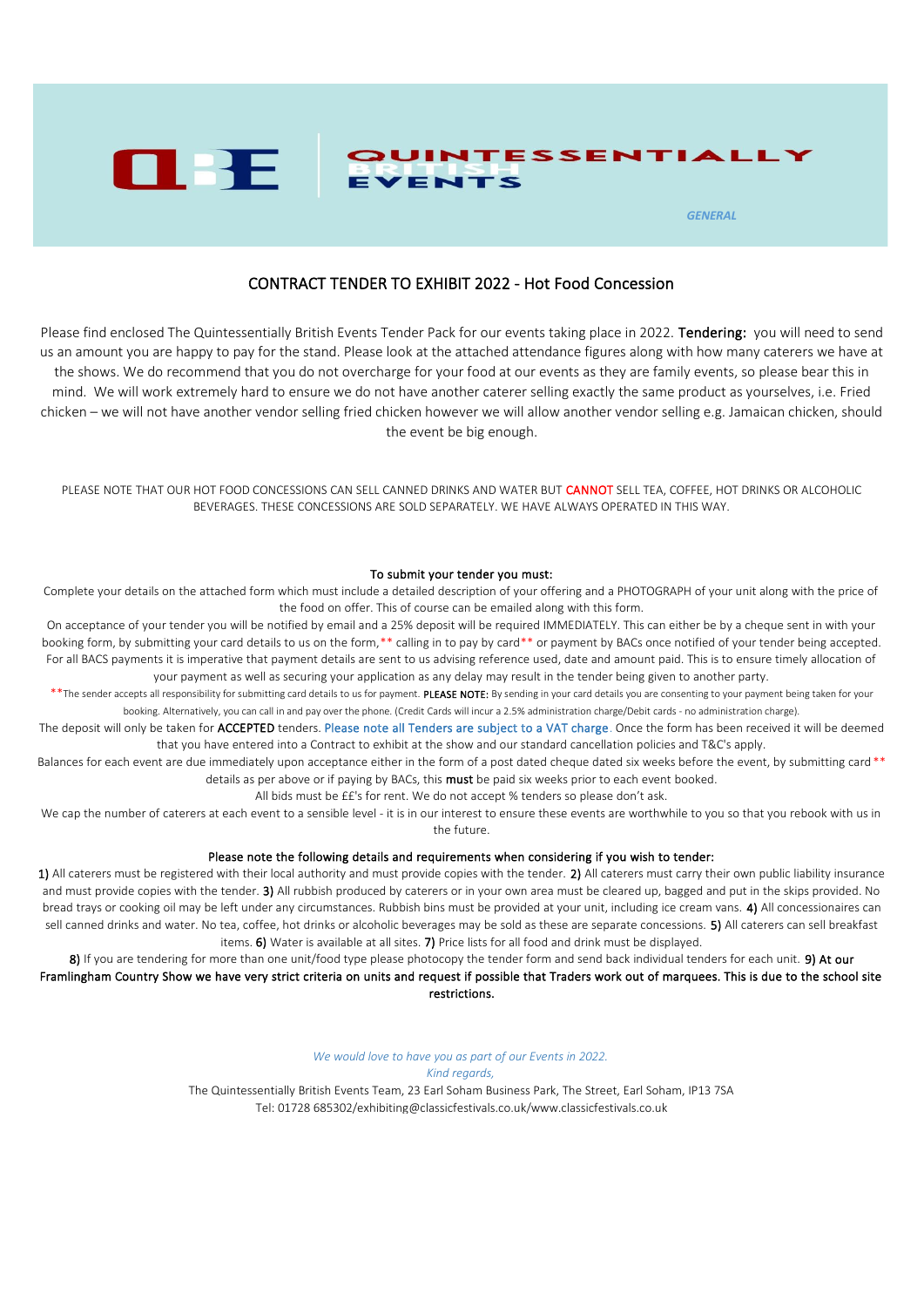

## CONTRACT TENDER TO EXHIBIT 2022 - Hot Food Concession

| <b>Contact Name:</b>       |  |
|----------------------------|--|
| Email Address:             |  |
| Company Name:              |  |
| Address:                   |  |
|                            |  |
| Postcode:                  |  |
| Website:                   |  |
| Mobile & Telephone Number: |  |

# Details of Products / Services PLEASE ENSURE YOU PROVIDE DETAILS OF ALL PRODUCTS YOU INTEND TO SELL Hot Food Concessions are NOT permitted to sell hot drinks or alcoholic beverages.

(N.B: You will be asked to remove products not detailed, as per Terms & Conditions)

| <b>FOR OFFICE ADMIN ONLY</b> |            |  |
|------------------------------|------------|--|
| Date rec'd                   | <b>XLS</b> |  |
| Show                         | Deposit    |  |
| $Inv.$ #                     | Payment    |  |
| Inv. sent                    |            |  |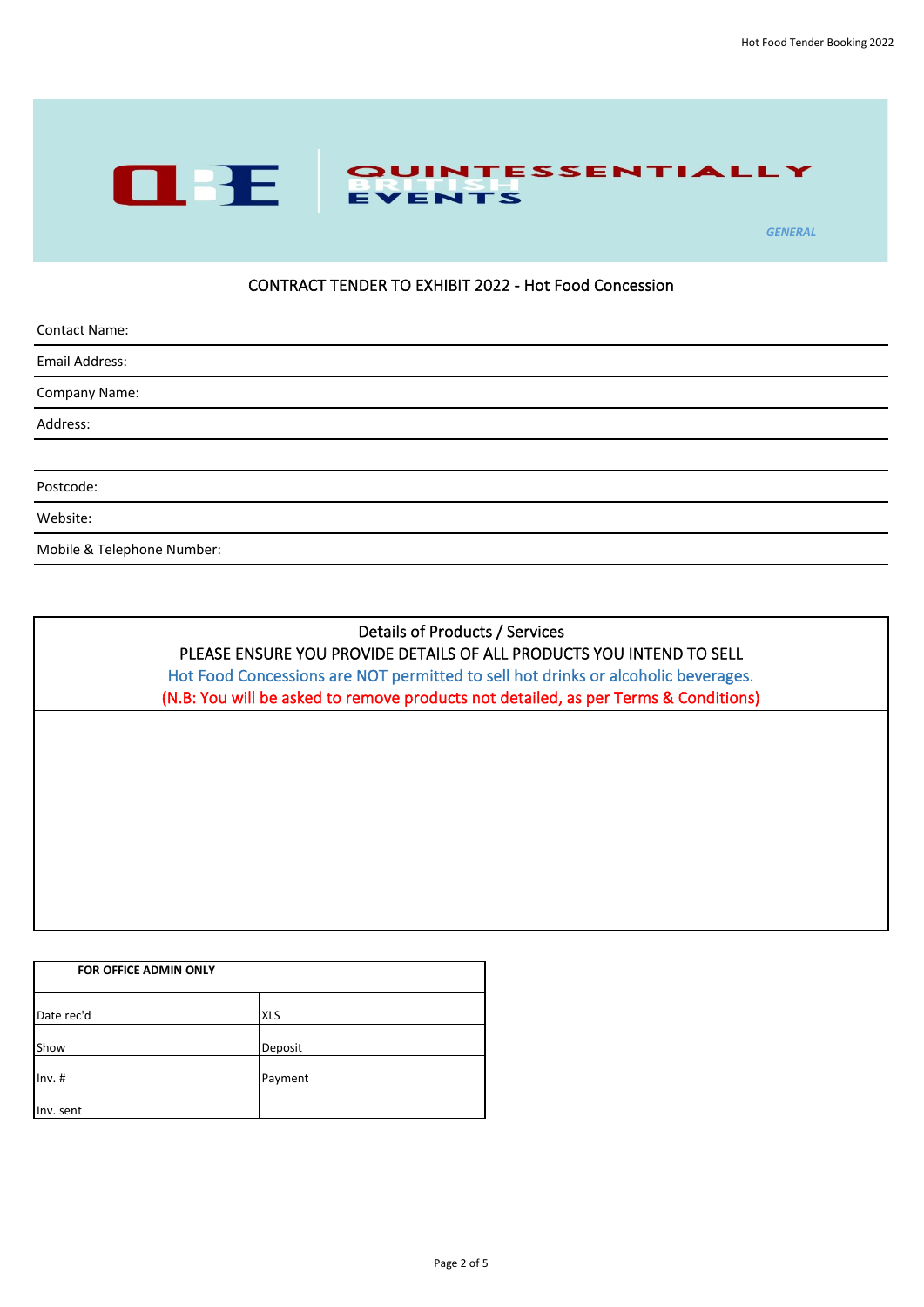| PLEASE ENTER STAND SIZE REQUIRED, TENDER AMOUNT and ELECTRICITY if required EXCLUDING 20% VAT                        |                                                                              |                                             |                                                                                                      |                            |
|----------------------------------------------------------------------------------------------------------------------|------------------------------------------------------------------------------|---------------------------------------------|------------------------------------------------------------------------------------------------------|----------------------------|
|                                                                                                                      | Please enter stand size required<br>e.g. 3m (frontage) x 3m (depth)          | <b>Tender Price</b><br><b>EXCLUDING VAT</b> | Electricity<br>is outsourced, attracts VAT and is<br>charged in full if required - please<br>select: | <b>TOTAL</b><br>(excl VAT) |
| <b>Easter Country Show</b><br>Henham Park, Southwold, Beccles,<br>Suffolk, NR34 8AN<br>17/18 April                   | Size of stand is: ________ m x _______ m                                     | £                                           | __ x13amp @ £110<br>$x16$ amp @ £110<br>x32amp @ £210<br>Own Generator                               | £                          |
| Nonsuch Town & Country Show<br>Nonsuch Park, London Road, Epsom,<br>Surrey, KT17 2DL<br>$1/2$ May                    | Size of stand is: ________ m x _______ m                                     | £                                           | x13amp@ £110<br>x16 amp @ £110<br>_x32amp@ £210<br>Own Generator                                     | £                          |
| <b>Essex Country Show</b><br>Event Field, Weald Road, Brentwood,<br>Essex, CM14 5AY<br>3/4/5 June                    | Size of stand is: ________ m x _______ m                                     | £                                           | x13amp@ £110<br>$x16$ amp @ £110<br>$x32$ amp @ £210<br>Own Generator                                | £                          |
| World in One<br>Nonsuch Park, London Road, Epsom,<br>Surrey, KT17 2DL<br>18/19 June                                  | Size of stand is: ________ m x _______ m                                     | £                                           | $\sim$ x13amp @ £110<br>x16 amp @ £110<br>__ x32amp @ £210<br>Own Generator                          | £                          |
| <b>Bucks Country Show</b><br>Penn Street, Horsemoor Ln, Beaconsfield,<br>Amersham, HP7 OPS<br>$2/3$ July             | Size of stand is: ________ m x _______ m                                     | £                                           | __ x13amp @ £110<br>x16 amp @ £110<br>x32amp@ £210<br>Own Generator                                  | £                          |
| British Country Fair & Extreme Stunt<br>Show<br>Event Field, Weald Road, Brentwood,<br>Essex, CM14 5AY<br>30/31 July | Size of stand is: ________ m x _______ m                                     | £                                           | $x13$ amp @ £110<br>x16 amp @ £110<br>x32amp@ £210<br>Own Generator                                  | £                          |
| Cambridge Country Show<br>Stow Cum Quy Park, Cambridge,<br>CB25 9AJ<br>6/7 August                                    | Size of stand is: ________ m x _______ m                                     | £                                           | $\sim$ x13amp @ £110<br>x16 amp @ £110<br>x32amp@ £210<br>Own Generator                              | £                          |
| Framlingham Country Show<br>Framlingham College, Suffolk, IP13 9EY<br>20/21 August                                   | Size of stand is: ________ m x _______ m<br>Marquees requested for this show | $\mathbf f$                                 | x13amp@ £110<br>x16 amp @ £110<br>x32amp@ £210<br>Own Generator                                      | £                          |

PLEASE READ: By completing and returning this form you are entering into a Contract to exhibit at the show and thereby understand and agree to the Terms & Conditions therein. You can find our Terms and Conditions at www.classicfestivals.co.uk or on any of our websites. Please send the form back signed and with your exact product description. Please submit your full and final Tender. On acceptance of your tender you will be notified by email and a 25% deposit will be required IMMEDIATELY. This can either be by a cheque sent in with your booking form, by submitting your card details to us on the form\*\*, calling in to pay by card\*\* or payment by BACs once notified of your tender being accepted. The deposit will only be taken for ACCEPTED tenders. For all BACS payments it is imperative that payment details are sent to us advising of reference used, date and amount paid. This is to ensure timely allocation of your payment as well as securing your application, as any delay may result in the tender being given to another party.

\*\*The sender accepts all responsibility for submitting card details to us for payment. PLEASE NOTE: By sending in your card details you are consenting to your payment being taken for your booking. Alternatively, you can call in and pay over the phone. (Credit Cards will incur a 2.5% administration charge/Debit cards - no administration charge).

Please note all Tenders are subject to a VAT charge. Once the form has been received it will be deemed that you have entered into a Contract to exhibit at the show and our standard cancellation policies and T&C's apply. Should the show be less than 6 weeks away from date of booking, full payment will be required upon booking.

**PLEASE RETURN COMPLETED FORM TO:** Quintessentially Food Festivals Ltd, 23 Earl Soham Business Park, Earl Soham, Suffolk, IP13 7SA

**SIGNED:\_\_\_\_\_\_\_\_\_\_\_\_\_\_\_\_\_\_\_\_\_\_\_\_\_\_\_\_\_\_\_\_\_\_ DATE:\_\_\_\_\_\_\_\_\_\_\_\_\_\_\_\_\_\_\_\_\_\_\_\_\_\_\_\_\_\_\_\_\_\_\_\_\_\_\_\_**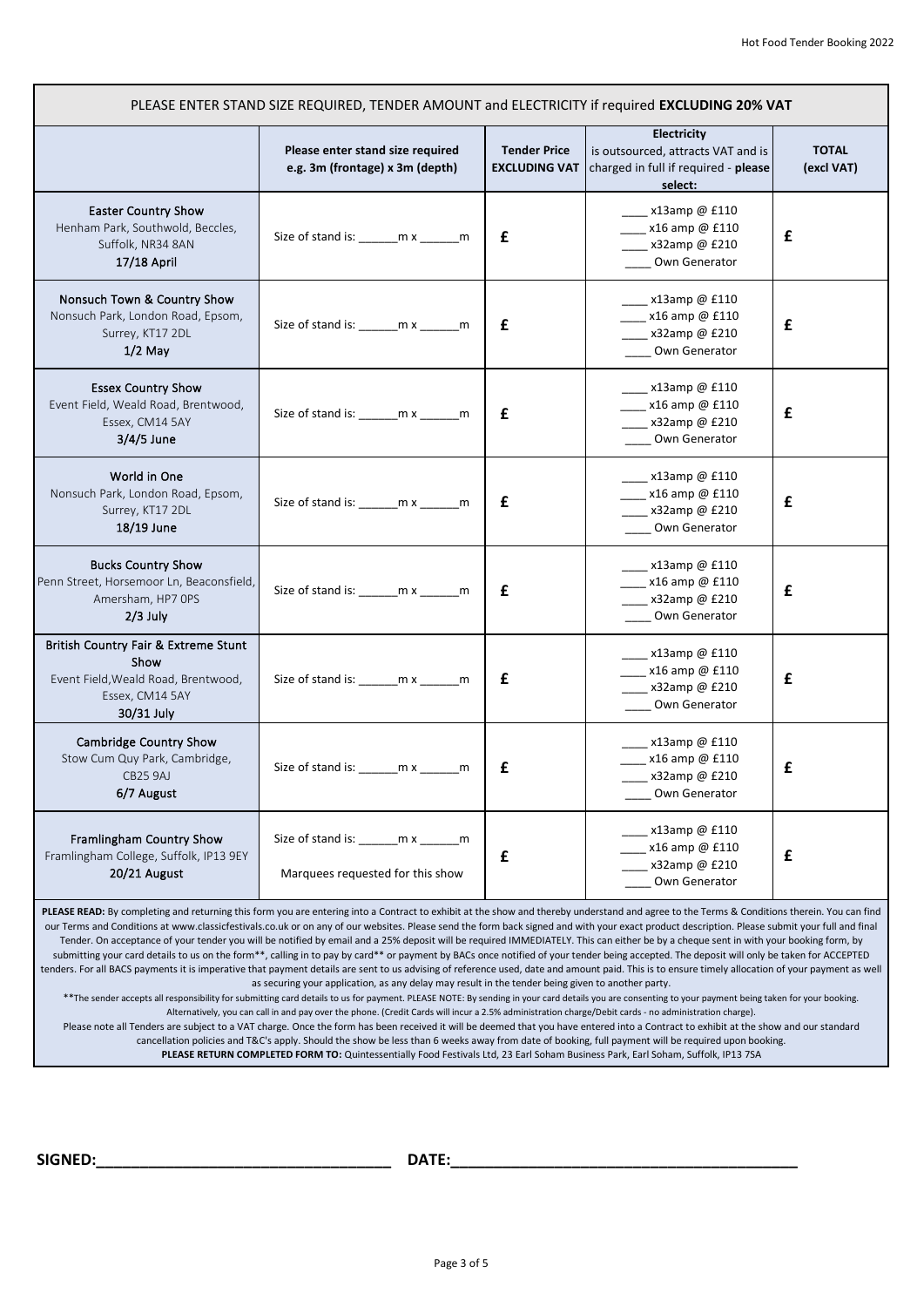#### **Please enter stand size required e.g. 3m (frontage) x 3m (depth) Tender Price EXCLUDING VAT Electricity**  is outsourced, attracts VAT and is charged in full if required Select 13/16/32 amp **TOTAL (excl VAT)** Kent Country Show Quex Park, Park Ln, Birchington, Kent, CT7 0BH 28/29 August Size of stand is:  $mx$  m  $\mathbf{f}$ \_\_\_\_ x13amp @ £110 \_\_\_\_ x16 amp @ £110 \_\_\_\_ x32amp @ £210 \_\_\_\_ Own Generator  **£** Kent Festive Country Fair Hop Farm, Maidstone Rd, Beltring, Tonbridge, Kent, TN12 6QF 12/13 November Size of stand is:  $\begin{array}{ccc} \text{m x} & \text{m} & \text{f} \end{array}$ \_\_\_\_ x13amp @ £110 \_\_\_\_ x16 amp @ £110 \_\_\_ x32amp @ £210 \_\_\_\_ Own Generator  **£** PLEASE READ: By completing and returning this form you are entering into a Contract to exhibit at the show and thereby understand and agree to the Terms & Conditions therein. You can find our Terms and Conditions at www.classicfestivals.co.uk or on any of our websites. Please send the form back signed and with your exact product description. Please submit your full and final Tender. On acceptance of your tender you will be notified by email and a 25% deposit will be required IMMEDIATELY. This can either be by a cheque sent in with your booking form, by submitting your card details to us on the form\*\*, calling in to pay by card\*\* or payment by BACs once notified of your tender being accepted. The deposit will only be taken for ACCEPTED tenders. For all BACS payments it is imperative that payment details are sent to us advising of reference used, date and amount paid. This is to ensure timely allocation of your payment as well as securing your application, as any delay may result in the tender being given to another party. \*\*The sender accepts all responsibility for submitting card details to us for payment. PLEASE NOTE: By sending in your card details you are consenting to your payment being taken for your booking. Alternatively, you can call in and pay over the phone. (Credit Cards will incur a 2.5% administration charge/Debit cards - no administration charge). PLEASE ENTER STAND SIZE REQUIRED, TENDER AMOUNT and ELECTRICITY if required **EXCLUDING 20% VAT**

Please note all Tenders are subject to a VAT charge. Once the form has been received it will be deemed that you have entered into a Contract to exhibit at the show and our standard

cancellation policies and T&C's apply. Should the show be less than 6 weeks away from date of booking, full payment will be required upon booking.

**PLEASE RETURN COMPLETED FORM TO:** Quintessentially Food Festivals Ltd, 23 Earl Soham Business Park, Earl Soham, Suffolk, IP13 7SA

**Please detail below what type of stand you have, ie marquee, unit, horsebox etc.**

**If electricity is required, please list ALL equipment that you will be using it for and how much each item will be drawing**

**SIGNED:\_\_\_\_\_\_\_\_\_\_\_\_\_\_\_\_\_\_\_\_\_\_\_\_\_\_\_\_\_\_\_\_\_\_ DATE:\_\_\_\_\_\_\_\_\_\_\_\_\_\_\_\_\_\_\_\_\_\_\_\_\_\_\_\_\_\_\_\_\_\_\_\_\_\_\_\_**

### **PLEASE ENSURE YOU HAVE SIGNED PAGES 3 & 4 AND DATED YOUR BOOKING FORM**